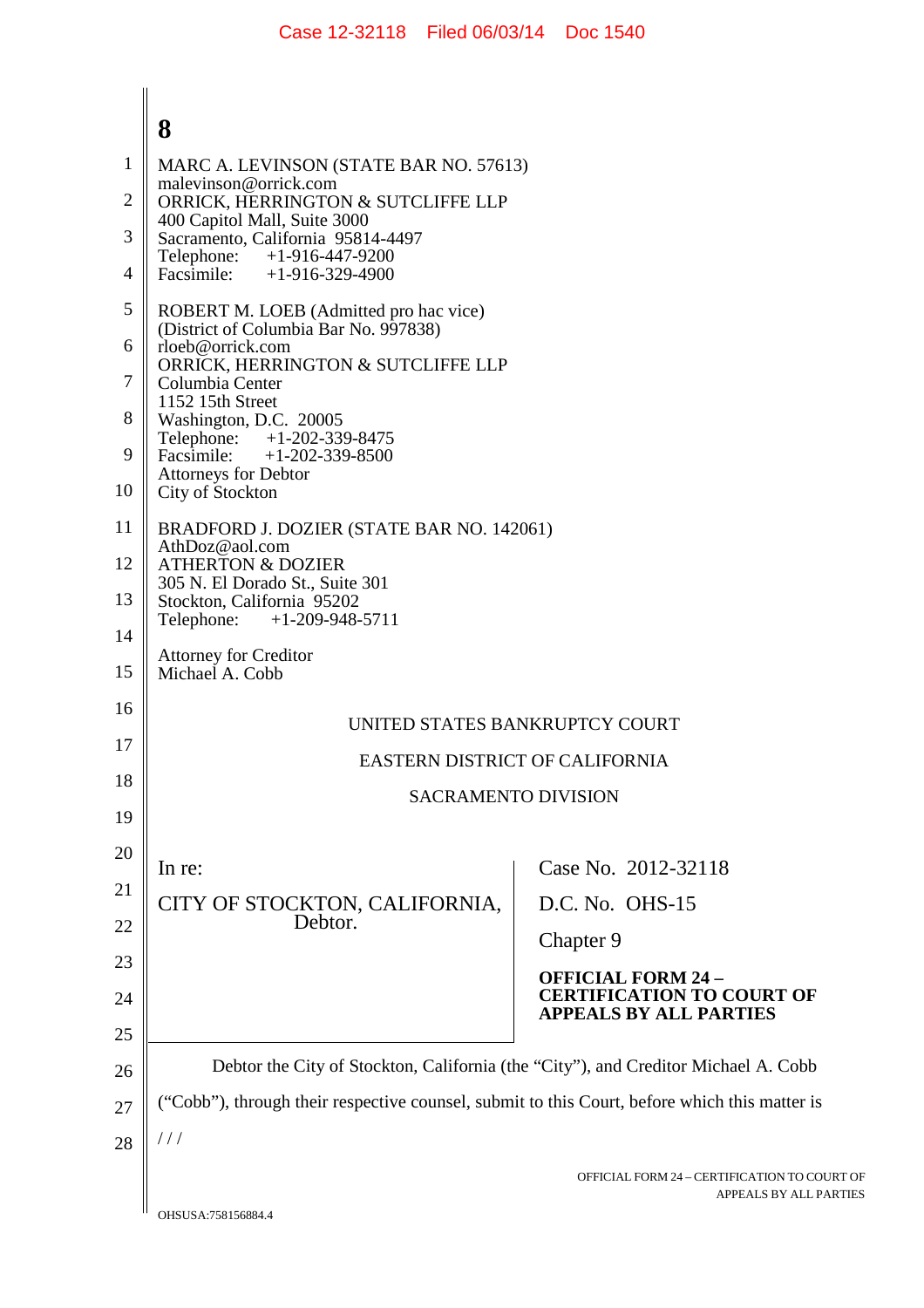1  $\overline{2}$ 3 4 5 6 7 8 9 10 11 12 13 14 15 16 17 18 19 20 21 22 23 24 25 26 27 28 currently pending under Federal Rule of Bankruptcy Procedure 8001(f)(2), (f)(2)(A), the following Certification to Court of Appeals by All Parties, in conformance with Official Form 24. 1. A notice of appeal having been filed in the above-styled matter on May 21, 2014, appellant Michael A. Cobb and appellee the City of Stockton, who are all the appellants and all the appellees, hereby certify to the court under 28 U.S.C. § 158(d)(2)(A) that a circumstance specified in 28 U.S.C. § 158(d)(2) exists as stated below. 2. Leave to appeal in this matter is required under 28 U.S.C. § 158(a). 3. This certification arises in an appeal from an interlocutory order or decree, and the parties hereby request leave to appeal as required by 28 U.S.C. § 158(a). 4. The judgment, order, or decree involves a question of law as to which there is no controlling decision of the court of appeals for this circuit or of the Supreme Court of the United States. 28 U.S.C. § 158(d)(2)(A)(i). 5. Pursuant to 28 U.S.C. § 158(d)(2)(C) and Federal Rule of Bankruptcy Procedure  $8001(f)(2)(B)$ ,  $(f)(3)$ , the parties to this certification supplement the certification as follows: (a) The following facts are necessary to understand the question presented. These facts are drawn from the parties' Joint Stipulation of Material Facts Underlying Objection of Creditor Michael A. Cobb, Dkt. No. 1252, and are not in dispute. (i) Andrew C. Cobb, the father of Creditor Michael A. Cobb, was the owner of a parcel of land located at 4218 Pock Lane in Stockton, California, San Joaquin County Assessor's Parcel Number 179-180-07 (the "Parcel"). (ii) On August 10, 1998, the Stockton City Council issued Resolution No. 98-0353 determining that the public necessity required the condemnation of a strip of land across the Parcel for purposes of building a public road. (iii) In conformance with the procedures set forth in California Civil Procedure Code § 1255.010, the City had an expert appraiser conduct an appraisal of the strip of land for purposes of determining the amount of compensation believed to be just, and produce a summary of the basis for the appraisal. The appraisal valued the land at \$90,200.00. On  $1/1$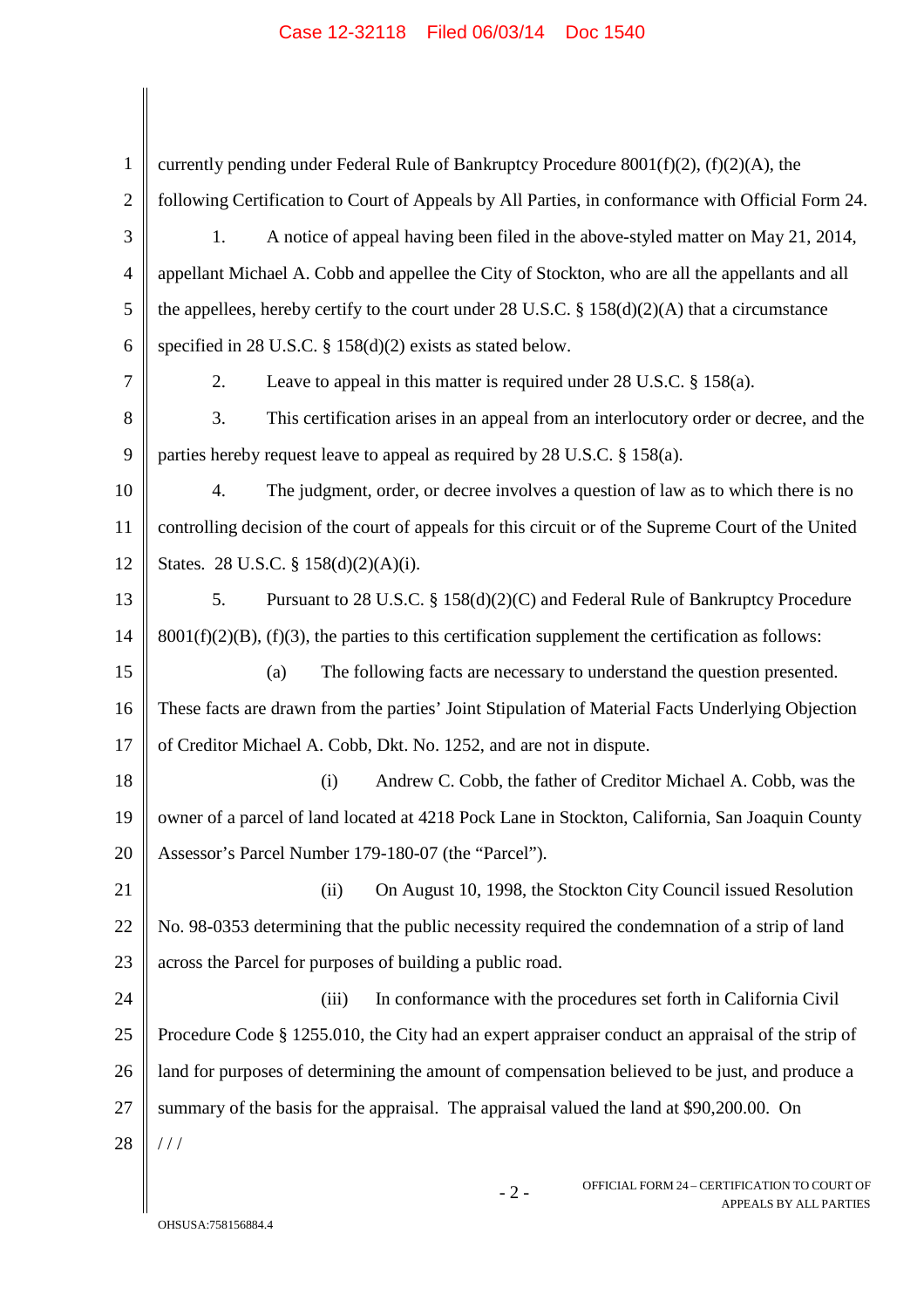## Case 12-32118 Filed 06/03/14 Doc 1540

| $\mathbf{1}$   | October 23, 1998, consistent with § 1255.010, the City deposited that amount with the California      |  |
|----------------|-------------------------------------------------------------------------------------------------------|--|
| $\overline{2}$ | <b>State Treasurer Condemnation Deposits Fund.</b>                                                    |  |
| 3              | On October 23, 1998, the City initiated eminent domain<br>(iv)                                        |  |
| $\overline{4}$ | proceedings in the Superior Court of California, County of San Joaquin (the "Eminent Domain           |  |
| 5              | Action") to condemn a permanent easement over the strip of land.                                      |  |
| 6              | On October 17, 2000, the Stockton City Council issued Resolution<br>(v)                               |  |
| 7              | No. 00-0505 recognizing that the planned road over the Parcel had been completed and accepting        |  |
| 8              | that improvement.                                                                                     |  |
| 9              | In November 2000, Michael A. Cobb, owner of the Parcel by<br>(vi)                                     |  |
| 10             | operation of state probate and trust succession following the death of Andrew C. Cobb, withdrew       |  |
| 11             | the City's deposit of probable just compensation in the amount of \$90,200.00, subject and            |  |
| 12             | pursuant to California Civil Procedure Code § 1255.260.                                               |  |
| 13             | On October 9, 2007, the Superior Court in the Eminent Domain<br>(vii)                                 |  |
| 14             | Action dismissed that action because it had not been brought to trial within five years of its        |  |
| 15             | commencement.                                                                                         |  |
| 16             | On March 14, 2008, Cobb initiated an action in the Superior Court<br>(viii)                           |  |
| 17             | of the State of California, County of San Joaquin (the "Inverse Condemnation Action"), seeking        |  |
| 18             | relief pursuant to a claim of inverse condemnation.                                                   |  |
| 19             | On June 28, 2012, while the Inverse Condemnation Action was still<br>(ix)                             |  |
| 20             | pending, the City petitioned for bankruptcy under chapter 9.                                          |  |
| 21             | On August 16, 2013, Cobb filed a Proof of Claim in the chapter 9<br>(x)                               |  |
| 22             | case. Cobb listed the total amount of his claim as \$4,200,997.26, consisting of \$1,540,000.00 as    |  |
| 23             | the principal of his claim; \$2,282,997.26 as interest on the principal of his claim; \$350,000.00 as |  |
| 24             | attorney's fees and litigation expenses; \$13,000.00 as costs of suit; and \$15,000.00 as real estate |  |
| 25             | taxes, maintenance costs, and insurance costs. Cobb did not indicate on his Proof of Claim that       |  |
| 26             | the claim was secured or that the claim was entitled to priority under 11 U.S.C. $\S$ 507(a).         |  |
| 27             | //                                                                                                    |  |
| 28             | //                                                                                                    |  |
|                | OFFICIAL FORM 24 – CERTIFICATION TO COURT OF<br>$-3-$<br>APPEALS BY ALL PARTIES                       |  |

 $\begin{array}{c} \hline \end{array}$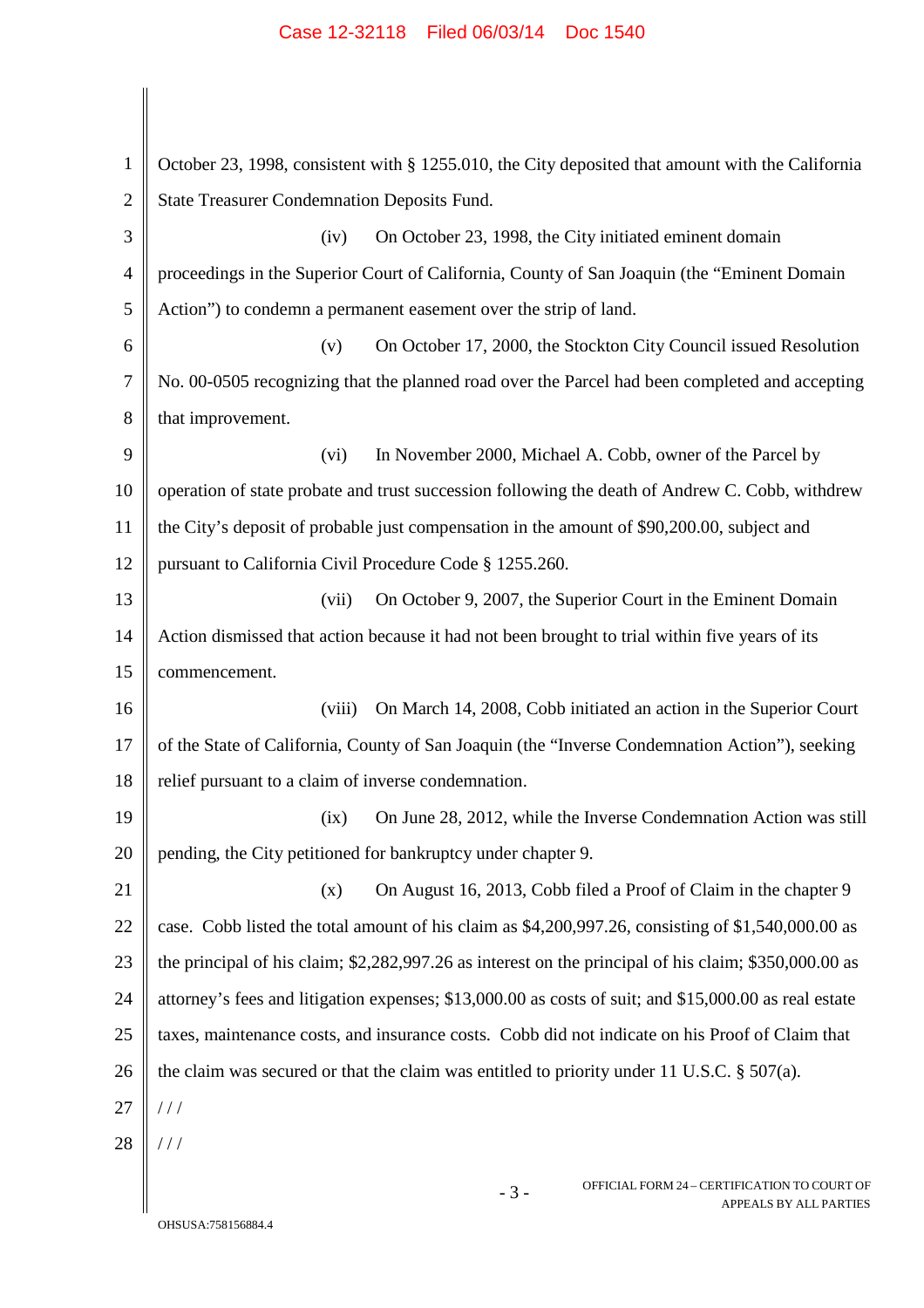| $\mathbf{1}$   | On November 15, 2013, the City filed the First Amended Plan for<br>$(x_i)$                          |  |
|----------------|-----------------------------------------------------------------------------------------------------|--|
| $\overline{2}$ | the Adjustment of Debts of City of Stockton, California. The City designated 19 classes of          |  |
| 3              | claims. Cobb's claim was included in Class 12 as a General Unsecured Claim.                         |  |
| $\overline{4}$ | On February 3, 2014, the City filed its Memorandum of Law in<br>(xii)                               |  |
| 5              | Support of Confirmation of the First Amended Plan.                                                  |  |
| 6              | On February 11, 2014, Cobb filed the Objection of Creditor<br>(xiii)                                |  |
| $\overline{7}$ | Michael A. Cobb to Plan and Confirmation Thereof. Cobb objected on the ground that treating         |  |
| 8              | his claim as a general unsecured claim violates the Takings Clause of the Fifth and Fourteenth      |  |
| 9              | Amendments of the U.S. Constitution.                                                                |  |
| 10             | On May 7, 2014, the bankruptcy court overruled Cobb's objection.<br>(xiv)                           |  |
| 11             | On May 21, 2014, Cobb filed a notice of appeal.<br>$\left( xy\right)$                               |  |
| 12             | At issue in this appeal is whether treating Cobb's bankruptcy claim to<br>(b)                       |  |
| 13             | payment arising from his state law inverse condemnation action as a general unsecured claim is      |  |
| 14             | inconsistent with the Takings Clause of the Fifth and Fourteenth Amendments.                        |  |
| 15             | Cobb seeks reversal of the bankruptcy court's order overruling his<br>(c)                           |  |
| 16             | objection. The City of Stockton seeks affirmance of the bankruptcy court's order overruling the     |  |
| 17             | objection.                                                                                          |  |
| 18             | (d) Under 28 U.S.C. § $158(d)(2)(A)$ , the court of appeals has jurisdiction of an                  |  |
| 19             | appeal from an interlocutory order where "all the appellants and appellees (if any) acting jointly, |  |
| 20             | certify that  (i) the judgment, order, or decree involves a question of law as to which there is no |  |
| 21             | controlling decision of the court of appeals for the circuit or of the Supreme Court of the United  |  |
| 22             | States." No decision of the Ninth Circuit or of the Supreme Court of the United States has          |  |
| 23             | addressed whether a plan of adjustment in a bankruptcy case may be confirmed, consistent with       |  |
| 24             | the Takings Clause of the Fifth and Fourteenth Amendments, where the plan of adjustment             |  |
| 25             | proposes to treat a claim for payment arising from a state law inverse condemnation action as a     |  |
| 26             | general unsecured claim.                                                                            |  |
| 27             | (e)<br>A copy of the order overruling Cobb's objection is attached hereto.                          |  |
| 28             | 111                                                                                                 |  |
|                | OFFICIAL FORM 24 - CERTIFICATION TO COURT OF<br>$-4-$<br>APPEALS BY ALL PARTIES                     |  |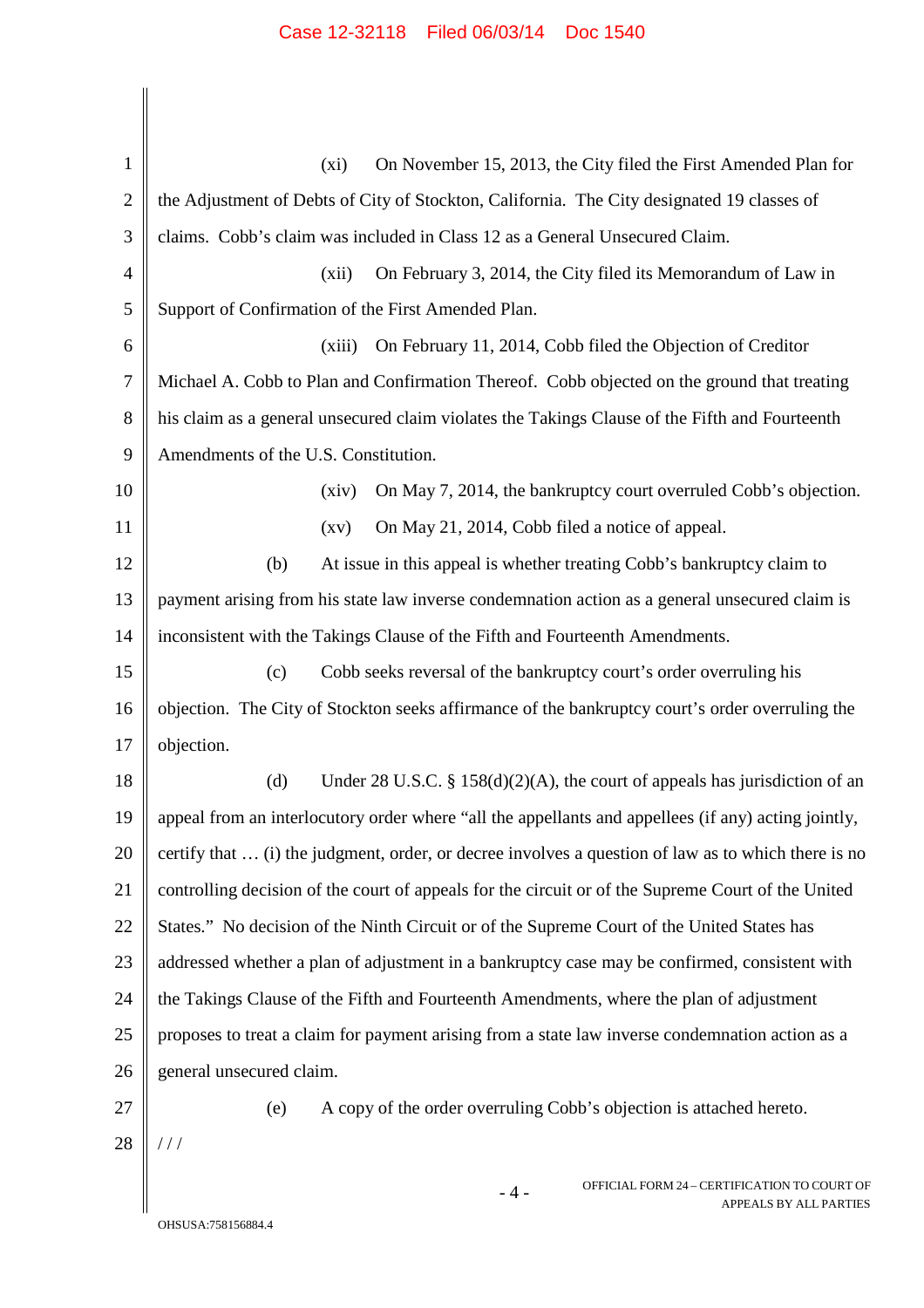## Case 12-32118 Filed 06/03/14 Doc 1540

| $\mathbf{1}$   | Pursuant to 28 U.S.C. § 158(d)(2)(B)(ii), which provides that the bankruptcy court "shall            |  |
|----------------|------------------------------------------------------------------------------------------------------|--|
| $\overline{2}$ | make the certification" upon "request made by a majority of the appellants and a majority of the     |  |
| 3              | appellees," the undersigned respectfully request that this Court make the requested certification to |  |
| $\overline{4}$ | the court of appeals.                                                                                |  |
| 5              |                                                                                                      |  |
| 6              | Dated: June 3, 2014<br><b>MARC A. LEVINSON</b><br><b>ROBERT M. LOEB</b>                              |  |
| $\overline{7}$ | Orrick, Herrington & Sutcliffe LLP                                                                   |  |
| 8              |                                                                                                      |  |
| 9              | By: /s/ Marc A. Levinson                                                                             |  |
| 10             | <b>MARC A. LEVINSON</b><br>Attorneys for Debtor                                                      |  |
| 11             | City of Stockton<br>Dated: June 3, 2014                                                              |  |
| 12             |                                                                                                      |  |
| 13             | <b>BRADFORD J. DOZIER</b><br>Atherton & Dozier                                                       |  |
| 14             |                                                                                                      |  |
| 15             |                                                                                                      |  |
| 16             | By: /s/ Bradford A. Dozier<br><b>BRADFORD J. DOZIER</b>                                              |  |
| 17             | <b>Attorney for Creditor</b><br>Michael A. Cobb                                                      |  |
| $18\,$         |                                                                                                      |  |
| 19             |                                                                                                      |  |
| 20             |                                                                                                      |  |
| 21             |                                                                                                      |  |
| 22             |                                                                                                      |  |
| 23             |                                                                                                      |  |
| 24             |                                                                                                      |  |
| 25             |                                                                                                      |  |
| 26             |                                                                                                      |  |
| 27<br>28       |                                                                                                      |  |
|                |                                                                                                      |  |
|                | OFFICIAL FORM 24 - CERTIFICATION TO COURT OF<br>$-5-$<br>APPEALS BY ALL PARTIES                      |  |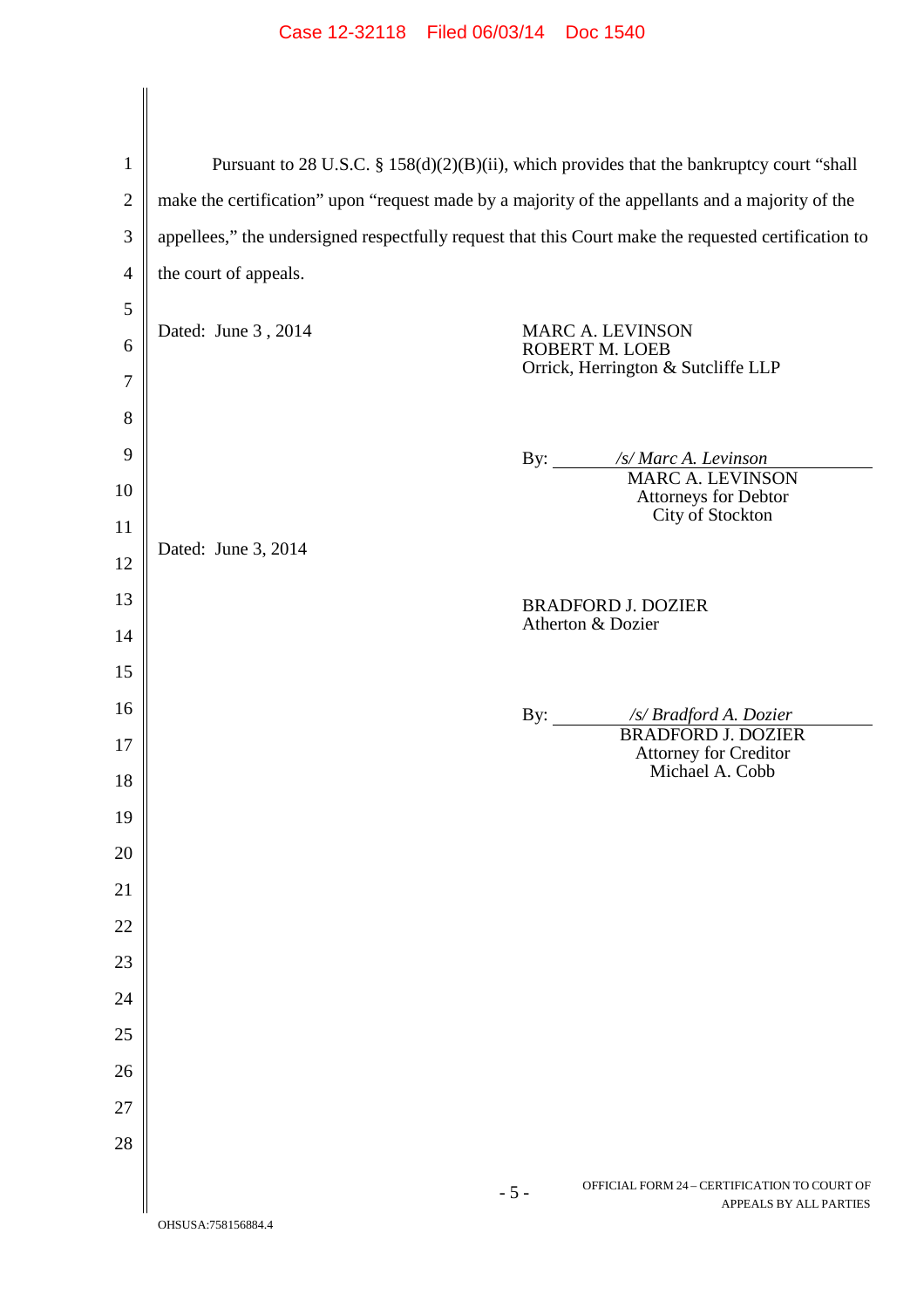

## **UNITED STATES BANKRUPTCY COURT**

**EASTERN DISTRICT OF CALIFORNIA** 

7

 $\begin{array}{|c|c|} \hline \text{C} & \text{D} & \text{E} \\ \hline \text{C} & \text{E} & \text{E} & \text{E} \\ \hline \text{C} & \text{E} & \text{E} & \text{E} & \text{E} \\ \hline \text{C} & \text{E} & \text{E} & \text{E} & \text{E} \\ \hline \text{C} & \text{E} & \text{E} & \text{E} & \text{E} \\ \hline \text{C} & \text{E} & \text{E} & \text{E} & \text{E} \\ \hline \text{C} & \text{E} & \text{E} & \text{E} & \text$ 

1

2

3

4

5

6

8

9

10

11

12

13

14

15

16

17

18

19

20

21

22

23

24

25

26

27

28

In re: (a) Case No. 12-32118-C-9

CITY OF STOCKTON, CALIFORNIA,

**ORDER OVERRULING OBJECTION TO CONFIRMATION**  OF PLAN OF ADJUSTMENT

Debtor(s)

Findings of fact and conclusions of law having been stated orally on the record in which this court chronicled the history of the condemnation and inverse condemnation actions that formed the basis of Michael Cobb's claims and noting that the decision of the California Court of Appeal regarding statute of limitations for the inverse condemnation action filed in 2007 by Michael Cobb (Cobb v. City of Stockton, 192 Cal. App. 4th 65, 120 Cal. Rptr. 3d 389, Cal. App. 3 Dist., January 26, 2011), dealt with only a narrow statute of limitations question that did not foreclose such other defenses as laches against Michael Cobb for having done nothing to pursue his claim for greater compensation; which was all that remained (pursuant to California Code of Civil Procedure § 1255.260) after he withdrew in November 2000 the \$90,200 that the City had deposited in the state treasury as probable compensation, and that continues to restrict his remedies even after the initial condemnation action was dismissed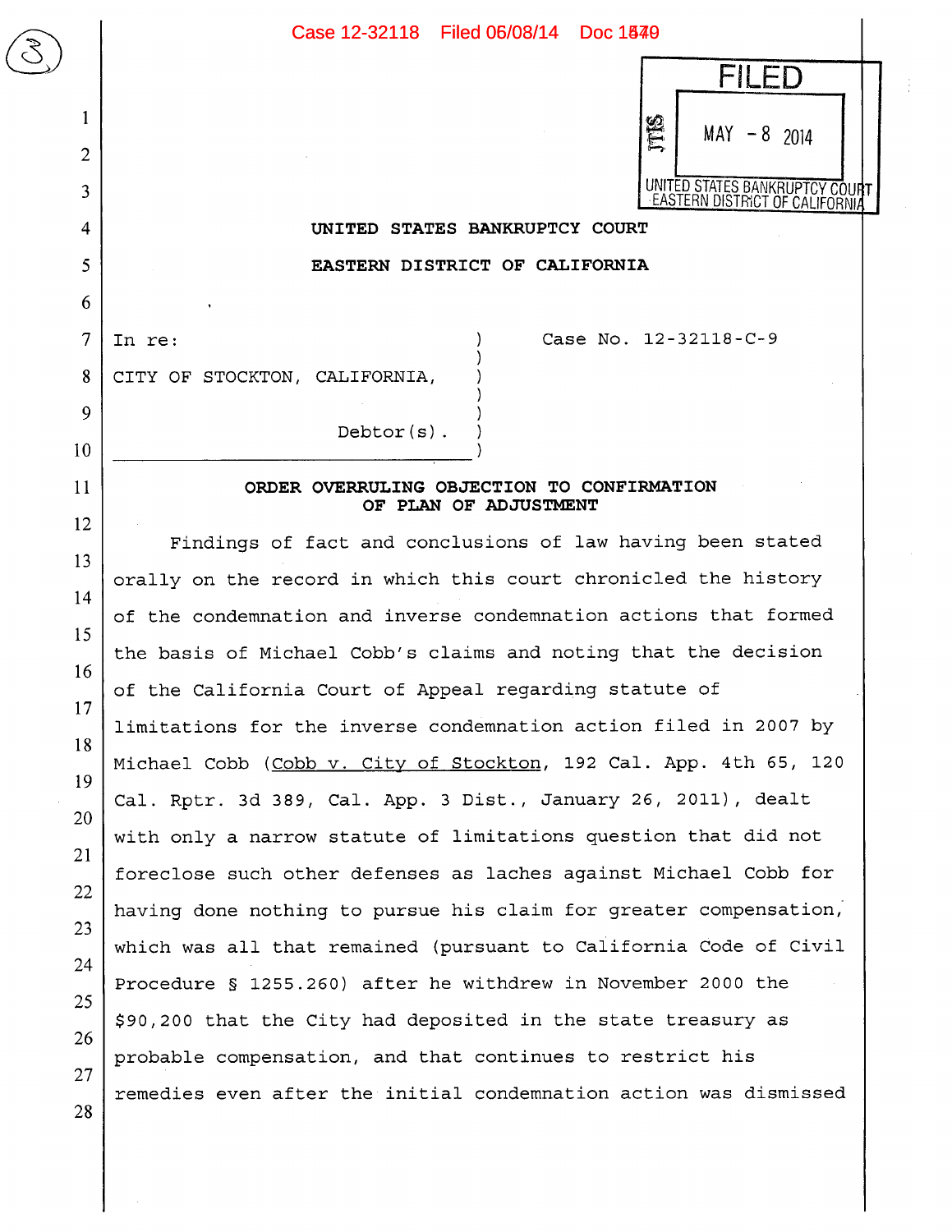## Case 12-32118 Filed 06/08/14 Doc 1540

 in 2007 on account of inaction (the majority of which inaction is ascribed to Michael Cobb who had the burden of going forward after withdrawing the deposit) and for the other reasons explained on the record,

 IT IS ORDERED that the objection of Michael Cobb to confirmation of the pending plan of adjustment filed by the City of Stockton on account of his treatment as an unsecured creditor is OVERRULED.

Dated: May 7, 2014.

t

UNITED STATES BANKRUPTCY JUDGE